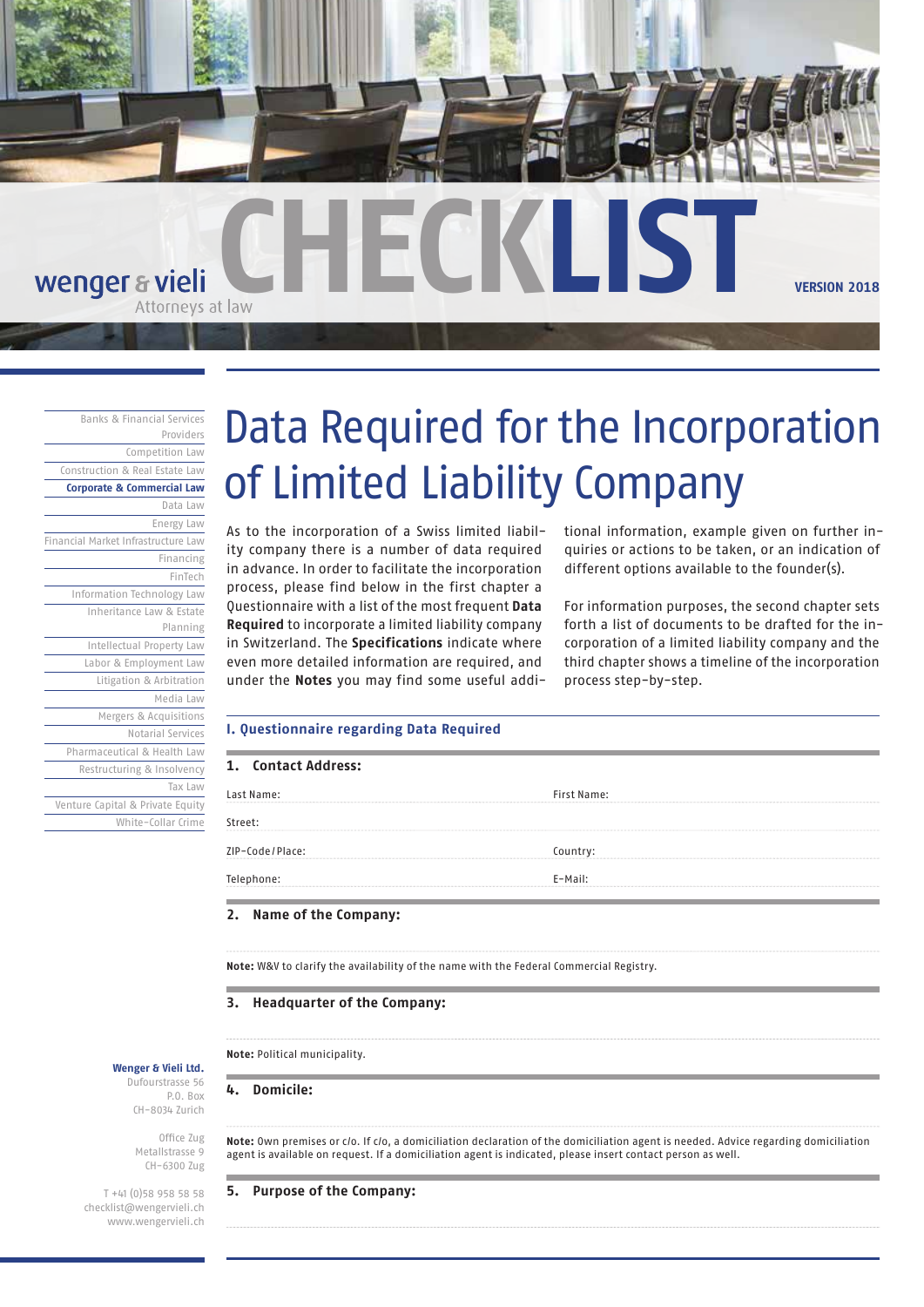|                                  | <b>Founders (at least one)</b>                                                                                                                                                                                                                                                                                                                                                                                                                                                    |                                                 |
|----------------------------------|-----------------------------------------------------------------------------------------------------------------------------------------------------------------------------------------------------------------------------------------------------------------------------------------------------------------------------------------------------------------------------------------------------------------------------------------------------------------------------------|-------------------------------------------------|
| Name:                            | Date of birth:                                                                                                                                                                                                                                                                                                                                                                                                                                                                    |                                                 |
|                                  | From (Swiss citizens: place of origin; foreigners: nationality):                                                                                                                                                                                                                                                                                                                                                                                                                  |                                                 |
| Residence:                       |                                                                                                                                                                                                                                                                                                                                                                                                                                                                                   | Number of capital contributions subscribed for: |
| Additional founder:              |                                                                                                                                                                                                                                                                                                                                                                                                                                                                                   |                                                 |
| Name:                            | Date of birth:                                                                                                                                                                                                                                                                                                                                                                                                                                                                    |                                                 |
|                                  | From (Swiss citizens: place of origin; foreigners: nationality):                                                                                                                                                                                                                                                                                                                                                                                                                  |                                                 |
| Residence:                       |                                                                                                                                                                                                                                                                                                                                                                                                                                                                                   | Number of capital contributions subscribed for: |
|                                  | Note: If any founder is a legal entity, the notary public needs a legalised excerpt of the Commercial Register of this legal entity (and<br>affixed with an apostil or superlegaization, if such legal entity is not Swiss domiciled).<br>In the absence of the founder(s) at the incorporation meeting, the notary public needs legalised Power of Attorneys of each<br>founder (and affixed with an apostil or superlegaization, if the legalising notary public is not Swiss). |                                                 |
| 7.                               | <b>Beneficial Owners</b>                                                                                                                                                                                                                                                                                                                                                                                                                                                          |                                                 |
| Name:                            | Date of birth:                                                                                                                                                                                                                                                                                                                                                                                                                                                                    |                                                 |
|                                  | From (Swiss citizens: place of origin; foreigners: nationality):                                                                                                                                                                                                                                                                                                                                                                                                                  |                                                 |
| Residence:                       |                                                                                                                                                                                                                                                                                                                                                                                                                                                                                   | Number of capital contributions subscribed for: |
| Name:                            | Date of birth:                                                                                                                                                                                                                                                                                                                                                                                                                                                                    |                                                 |
|                                  | From (Swiss citizens: place of origin; foreigners: nationality):                                                                                                                                                                                                                                                                                                                                                                                                                  |                                                 |
| Residence:                       |                                                                                                                                                                                                                                                                                                                                                                                                                                                                                   | Number of capital contributions subscribed for: |
| Note: Minimum CHF 20'000.-<br>9. | <b>Nominal Value per Share</b>                                                                                                                                                                                                                                                                                                                                                                                                                                                    |                                                 |
| CHF:                             |                                                                                                                                                                                                                                                                                                                                                                                                                                                                                   |                                                 |
| Note: Minimum CHF 100.-          |                                                                                                                                                                                                                                                                                                                                                                                                                                                                                   |                                                 |
|                                  | 10. Kind of Contribution:                                                                                                                                                                                                                                                                                                                                                                                                                                                         |                                                 |
|                                  | $\Box$ Contribution in kind:                                                                                                                                                                                                                                                                                                                                                                                                                                                      |                                                 |
|                                  |                                                                                                                                                                                                                                                                                                                                                                                                                                                                                   |                                                 |
| $\Box$ In cash                   | $\Box$ Additional contribution:                                                                                                                                                                                                                                                                                                                                                                                                                                                   |                                                 |
|                                  | Note: Tick the boxes of the appropriate kind of contribution.<br>In case of contributions other than cash: details on the contribution and on the contributor required.                                                                                                                                                                                                                                                                                                           |                                                 |
|                                  | 11. Managing Directors (at least one):                                                                                                                                                                                                                                                                                                                                                                                                                                            |                                                 |
| <b>First Managing Director:</b>  |                                                                                                                                                                                                                                                                                                                                                                                                                                                                                   |                                                 |
|                                  |                                                                                                                                                                                                                                                                                                                                                                                                                                                                                   | Date of birth:                                  |
|                                  | From (Swiss citizens: place of origin; foreigners: nationality):                                                                                                                                                                                                                                                                                                                                                                                                                  |                                                 |
|                                  |                                                                                                                                                                                                                                                                                                                                                                                                                                                                                   | Signatory rights:                               |
|                                  | Second Managing Director:                                                                                                                                                                                                                                                                                                                                                                                                                                                         |                                                 |
| Name:<br>Residence:<br>Name:     |                                                                                                                                                                                                                                                                                                                                                                                                                                                                                   | Date of birth:                                  |
|                                  | From (Swiss citizens: place of origin; foreigners: nationality):                                                                                                                                                                                                                                                                                                                                                                                                                  |                                                 |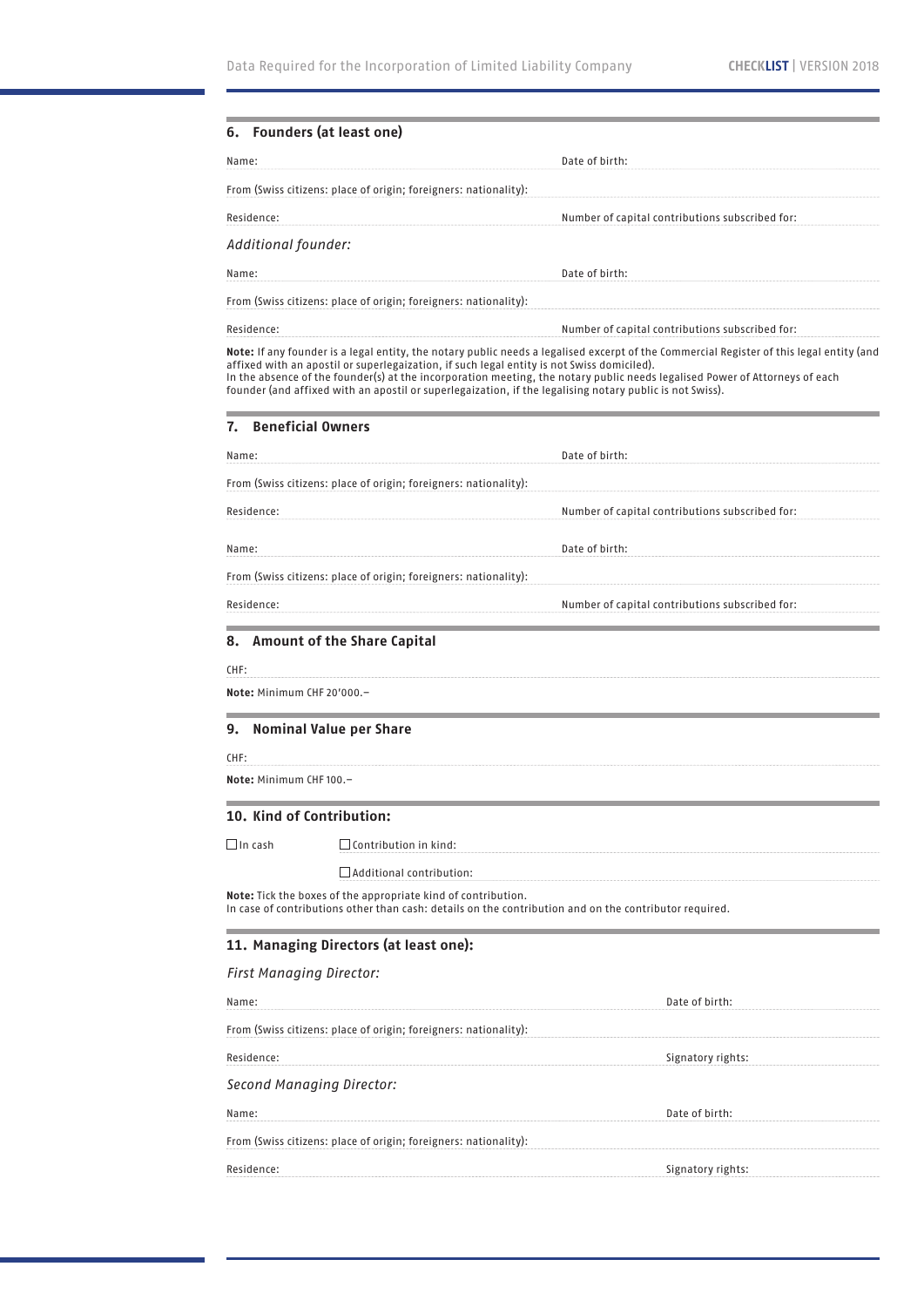| <b>Third Managing Director:</b>                                           |                                                                                                                                                                                                                                                                                                                                                                                                            |
|---------------------------------------------------------------------------|------------------------------------------------------------------------------------------------------------------------------------------------------------------------------------------------------------------------------------------------------------------------------------------------------------------------------------------------------------------------------------------------------------|
| Name:                                                                     | Date of birth:                                                                                                                                                                                                                                                                                                                                                                                             |
| From (citizenship):                                                       |                                                                                                                                                                                                                                                                                                                                                                                                            |
| Residence:                                                                | Signatory rights:                                                                                                                                                                                                                                                                                                                                                                                          |
| ists, the First Managing Director will be deemed the chairman.            | Note: The Company has to be represented by at least one person with single signatory power or two persons with joint signatory<br>power having its/their domicile in Switzerland (either Managing Directors or directors). In addition, at least one Managing Director<br>has to be granted single signatory power or two have to be granted joint signatory power. If more than one Managing Director ex- |
| 12. Auditor(s)                                                            |                                                                                                                                                                                                                                                                                                                                                                                                            |
| $\Box$ Yes $I \Box$ No (Opting out)                                       |                                                                                                                                                                                                                                                                                                                                                                                                            |
| Company:                                                                  | Contact person:                                                                                                                                                                                                                                                                                                                                                                                            |
| Address:                                                                  |                                                                                                                                                                                                                                                                                                                                                                                                            |
| Telephone:                                                                | E-Mail:                                                                                                                                                                                                                                                                                                                                                                                                    |
|                                                                           | Note: Auditors may be waived under certain circumstances. To be discussed, if the Company intends to waive the auditors.                                                                                                                                                                                                                                                                                   |
| 13. Blocked Account of Cash Contributions at:                             |                                                                                                                                                                                                                                                                                                                                                                                                            |
| Bank:                                                                     |                                                                                                                                                                                                                                                                                                                                                                                                            |
| Contact Person:                                                           |                                                                                                                                                                                                                                                                                                                                                                                                            |
| Address:                                                                  |                                                                                                                                                                                                                                                                                                                                                                                                            |
| Telephone:                                                                | E-Mail:                                                                                                                                                                                                                                                                                                                                                                                                    |
| Note: If required, assistance available to organize such blocked account. |                                                                                                                                                                                                                                                                                                                                                                                                            |
| 14. Other Persons Authorized to sign (in addition to no. 11 above):       |                                                                                                                                                                                                                                                                                                                                                                                                            |
| Name:                                                                     | Date of birth:                                                                                                                                                                                                                                                                                                                                                                                             |
| From (Swiss citizens: place of origin; foreigners: nationality):          |                                                                                                                                                                                                                                                                                                                                                                                                            |
| Residence:                                                                | Signatory rights:                                                                                                                                                                                                                                                                                                                                                                                          |
| Name:                                                                     | Date of birth:                                                                                                                                                                                                                                                                                                                                                                                             |
| From (Swiss citizens: place of origin; foreigners: nationality)           |                                                                                                                                                                                                                                                                                                                                                                                                            |
| Residence:                                                                | Signatory rights:                                                                                                                                                                                                                                                                                                                                                                                          |
|                                                                           |                                                                                                                                                                                                                                                                                                                                                                                                            |
| Name:                                                                     | Date of birth:                                                                                                                                                                                                                                                                                                                                                                                             |
| From (Swiss citizens: place of origin; foreigners: nationality):          |                                                                                                                                                                                                                                                                                                                                                                                                            |
| Residence:                                                                | Signatory rights:                                                                                                                                                                                                                                                                                                                                                                                          |

**Note:** Unless stated otherwise, the calendar year will be deemed as fiscal year; determination by the Managing Directors possible.

## **16. Specific Requirements:**

**Note:** e.g. group structure, transfer restrictions.